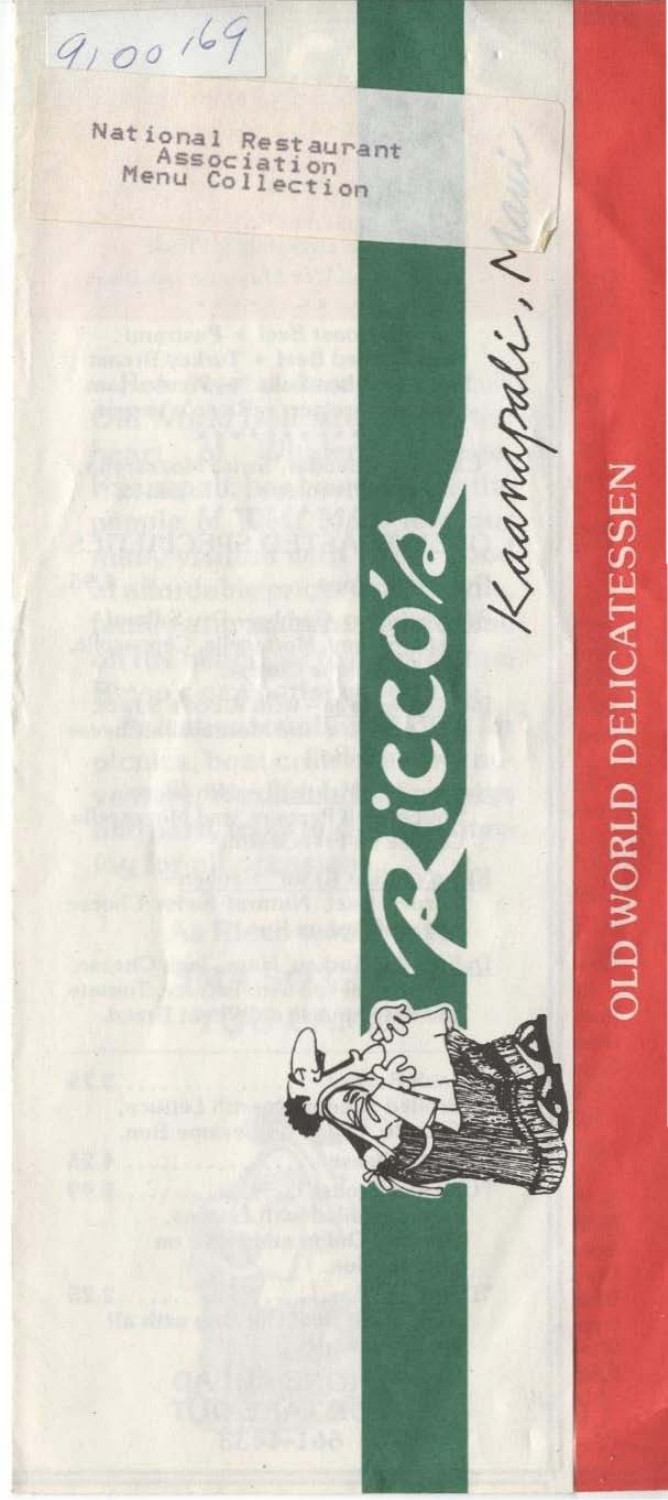# **OLD WORLD DELICATESSEN**

# $-$  SANDWICHES  $-$

Papa size . . . 4.49 Mama size . . . 3.99 Served on a Fresh French Roll. Deli Rye, or Whole Wheat Bread.

With: Lettuce, Tomato, Maui Onion. **Italian Dressing & Pickle** 

Mustard and/or Mayo on request. . . . . . . . . . .

Rare Roast Beef · Pastrami Lean Corned Beef • Turkey Breast Fresh Chicken Salad . Picnic Ham Braunschweiger • Ricco's Veggie

Cheese - Cheddar, Swiss Mozzarella. Jack or Provolone . . . . . add .50

#### **OVEN TOASTED SPECIALTIES**

One Size - Papa ................. 4.95

- Ricco's Italian Combo-Drv Salami. Cotto Salami, Mortadella, Cappacolla, and Provolone Cheese.
- Italian Sausage with Ricco's Sauce. **Bell Peppers, and Mozzarella Cheese** on French Roll.
- Homemade Meatball with Ricco's Sauce, Bell Peppers, and Mozzarella Cheese on French Roll.
- Ricco's "Kula Kraut" Reuben-Corned Beef, Natural Swiss Cheese and mustard on Rve.
- Deli Club Turkey, Ham, Jack Cheese, Double Decked with Lettuce, Tomato and mayonnaise on Wheat Bread.

"Beach Burger" ................. 3.75 Broiled 1/4 pounder with Lettuce, Tomato, Onion on Sesame Bun. With Cheese ................. 4.25 "Chicken Breast"............... 3.99 Flame Broiled with Lettuce, Tomato, Onion and Mayo on Sesame Bun. "Deli Dog" .........  $\cdots$ ...... 2.25 Jumbo, All Beef Hot Dog with all the Trimmings.

> **PHONE AHEAD FOR TAKE OUT** 661-4433



For over a decade, Ricco's Old World Delicatessen, in the heart of Whalers Village, Kaanapali, has been serving the people of West Maui and our many visitors with Great Food at affordable prices in a friendly. family atmosphere. Out to dine off the beach, or to carry home, Ricco's can satisfy everyone.

Ask about our box lunches for picnics, boat cruises or any adventure. We offer hors d'oeuvres and party trays and enjoy catering for all occasions.

> As Ricco would say, "IMA SO GLADA YOU CAME!"

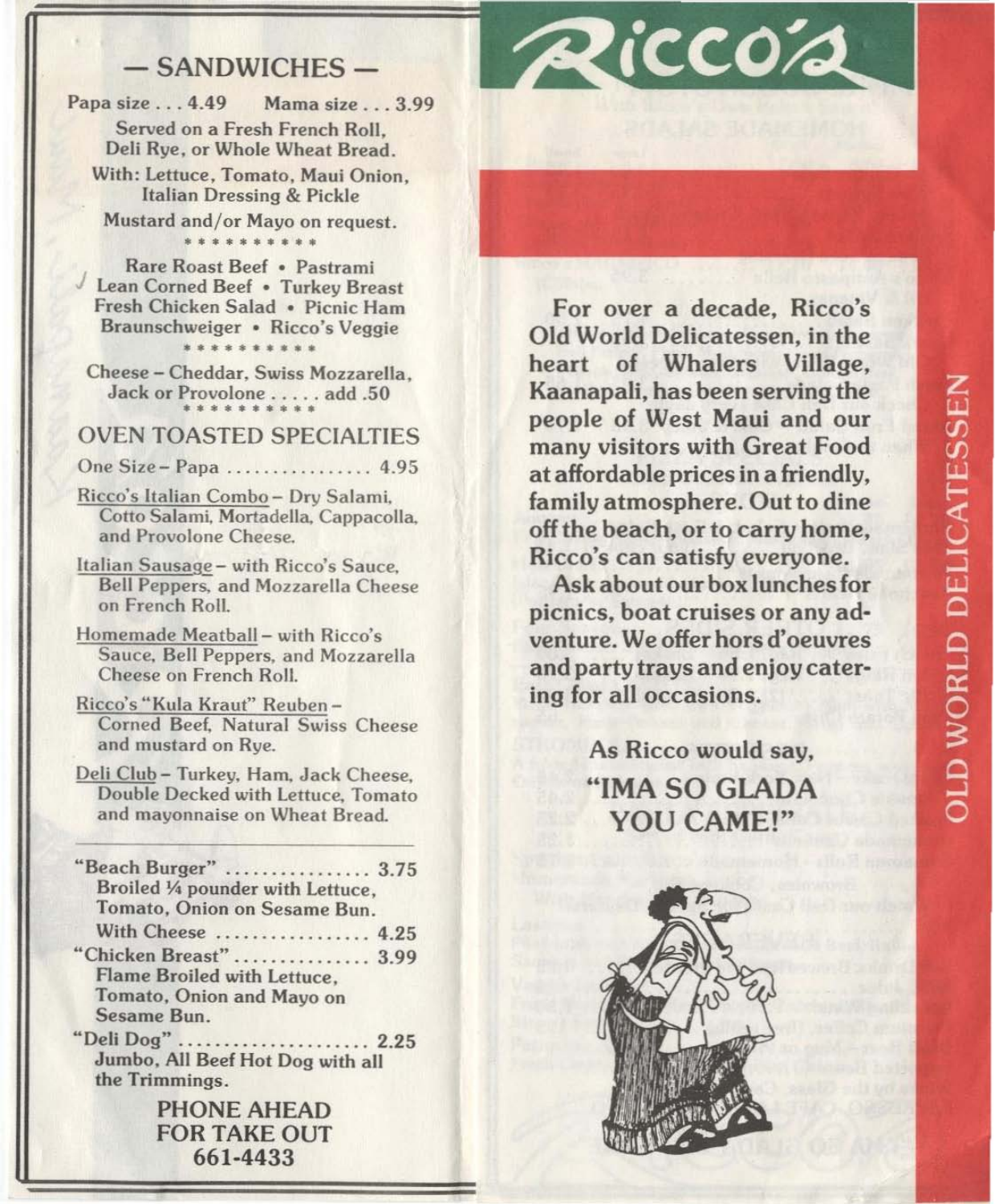# $-$  SANDWICHES  $-$

Papa size ... 4.49 Mama size ... 3.99

Served on a Fresh French Roll, Deli Rye. or Whole Wheat Bread.

With: Lettuce. Tomato, Maui Onion. Italian Dressing & Pickle

Mustard and/or Mayo on request.<br>\*\*\*\*\*\*\*\*\*<br>Rare Roast Beef • Pastrami

Lean Corned Beef. Turkey Breast Fresh Chicken Salad • Picnic Ham Braunschweiger • Ricco's Veggie \*\*\*\*\*\*\*\*\*

Cheese - Cheddar. Swiss Mozzarella. Jack or Provolone ..... add .50 ••••••••••

# OVEN TOASTED SPECIALTIES

- One Size- Papa ................ 4.95
- Ricco's Italian Combo- Dry Salami, Cotto Salami, Mortadella, Cappacolla, and Provolone Cheese.
- Italian Sausage with Ricco's Sauce. Bell Peppers, and Mozzarella Cheese on French Roll.
- Homemade Meatball with Ricco's Sauce. Bell Peppers, and Mozzarella Cheese on French Roll.
- Ricco's "Kula Kraut" Reuben-Corned Beef. Natural Swiss Cheese and mustard on Rye.
- Deli Club- Turkey, Ham, Jack Cheese, Double Decked with Lettuce, Tomato and mayonnaise on Wheat Bread

"Beach Burger" ........... , .... 3.75 Broiled 1/4 pounder with Lettuce. Tomato. Onion on Sesame Bun. With Cheese .................. 4.25 "Chicken Breast" ...... \_. \_ ...... 3.99 Flame Broiled with Lettuce,

Tomato. Onion and Mayo on Sesame Bun.

"Deli Dog" ..................... 2.25 Jumbo. All Beef Hot Dog with all the Trimmings.

> PHONE AHEAD FOR TAKE OUT 661-4433

# - PIZZA and PASTA!! -<br>With Ricco's Own Italian Sauce!

Cheese . \_\_\_\_\_ ... \_.\_. \_\_ ..... . 7.00 Cheese plus One Item ........ 7.99 Cheese plus Two Items ....... 8.99 Cheese plus Three Items ..... 9.99 "Da Kine" Vegetarian ...... . 10.99 Ricco's MAGNIFICO ........ 11.50 (Combo) Small Medium 8.50 9.69 10.89 12.19 13.29 14.00 Large 10.00 11.29 12.79 13.99 15.29 16.00

#### ITEMS

Tomato. Italian Sausage. Maui Onion. Pepperoni. Bell Pepper. Fresh Mushroom. Ham, Pineapple, Black Olive, Salami, Linguesa, Ground Beef. Pepperoncini, Bay Shrimp. Feta Cheese.

••••••

### PIZZA SPECIALS:

#### Each One An Adventure

| Aegean  12.75 14.75<br>Feta Cheese, Italian Sausage, Mushrooms, Black Olives. | Medium Large |  |
|-------------------------------------------------------------------------------|--------------|--|
| Island Pineapple with Ham and Linguesa<br>(Portuguese Sausage).               |              |  |
| Four Seasons  12.75 14.95<br>Each Quarter a Sampling of Chef's Delights.      |              |  |

East Coast CALZONE ..................... 5.95 Pizza Turnover filled with Veggies or Ham with Mushrooms, Maui Onions and Cheese. Crisp and Golden. STROMBOLI ............................. 6.25 A folded Pizza stuffed with Sausage. Peppers, and Maui Onions and Cheese.

# PASTA ESPECIALE

Served with Garlic Toast

| Spaghetti with Ricco's                                                                     |  |
|--------------------------------------------------------------------------------------------|--|
| Homemade Marinara Sauce 5.95                                                               |  |
| With Meatballs or Sausage  7.25                                                            |  |
| Piled high with Ricotta Cheese, Ground Beef, Italian<br>Sausage and Ricco's Special Sauce. |  |
| Fresh Mushrooms, Maui Onions, Zucchini, Ricotta, and<br>Ricco's Sauce.                     |  |
| Fresh Cream, Butter and Parmesan Cheese.                                                   |  |



# "MORE GOODA STOFF. "

## HOMEMADE SALADS

|                                                             | Large | Small    |
|-------------------------------------------------------------|-------|----------|
| Fresh Garden Salad  3.25                                    |       | 1.95     |
| With Shrimp  4.95                                           |       | 3.75     |
| Italian, Papaya Seed, Creamy Ranch                          |       |          |
| Spinach Salad 4.25<br>Papaya Seed Dressing                  |       | 2.50     |
| Ricco's Antipasto Bella  3.95<br>Oil & Vinegar              |       |          |
| Chicken Salad 4.75                                          |       | 2.50     |
| Greek Salad  3.95<br>Old World Style, with Feta Cheese      |       | $\equiv$ |
| Fresh Pasta Salads  3.95<br>Check our Deli Case every day!. |       | 1.65     |
| Island Fruit Salad - Cold & Juicy 3.95<br>When available    |       | 1.75     |

# SIDES

| Homemade Potato Salad, 4-Bean Salad,    |  |
|-----------------------------------------|--|
| Cole Slaw, Broccoli  (your choice) 1.45 |  |
| <b>Marinated Mushrooms or</b>           |  |
| Artichoke Hearts  1.95                  |  |

## OTHER SIDES

| French Fries  Reg. 1.50 Basket  3.00 |  |  |
|--------------------------------------|--|--|
| Onion Rings  Reg. 1.95 Basket  3.75  |  |  |
| Garlic Toast  (2) 1.25 Basket  3.00  |  |  |
|                                      |  |  |

# DESSERTS

| Cheesecake - New York Style  2.45          |  |
|--------------------------------------------|--|
|                                            |  |
| Frosted Carrot Cake  2.25                  |  |
| Homemade Cannolis  1.25                    |  |
| Cinnamon Rolls - Homemade  1.75            |  |
| Brownies, Cookies, Etc. -                  |  |
| Watch our Deli Cases for Special Desserts! |  |
|                                            |  |

# BEVERAGES

| Soft Drinks, Brewed Iced Tea (free refills)  1.25 |  |
|---------------------------------------------------|--|
|                                                   |  |
| Sparkling Water  1.50                             |  |
|                                                   |  |
| Draft Beer - Mug or Pitcher                       |  |
| Imported Beers                                    |  |
| Wines by the Glass, Carafe, or Bottle             |  |
| ESPRESSO, CAFE LATTE, CAPPUCINO                   |  |

"I'MA SO GLADA YOU CAME"